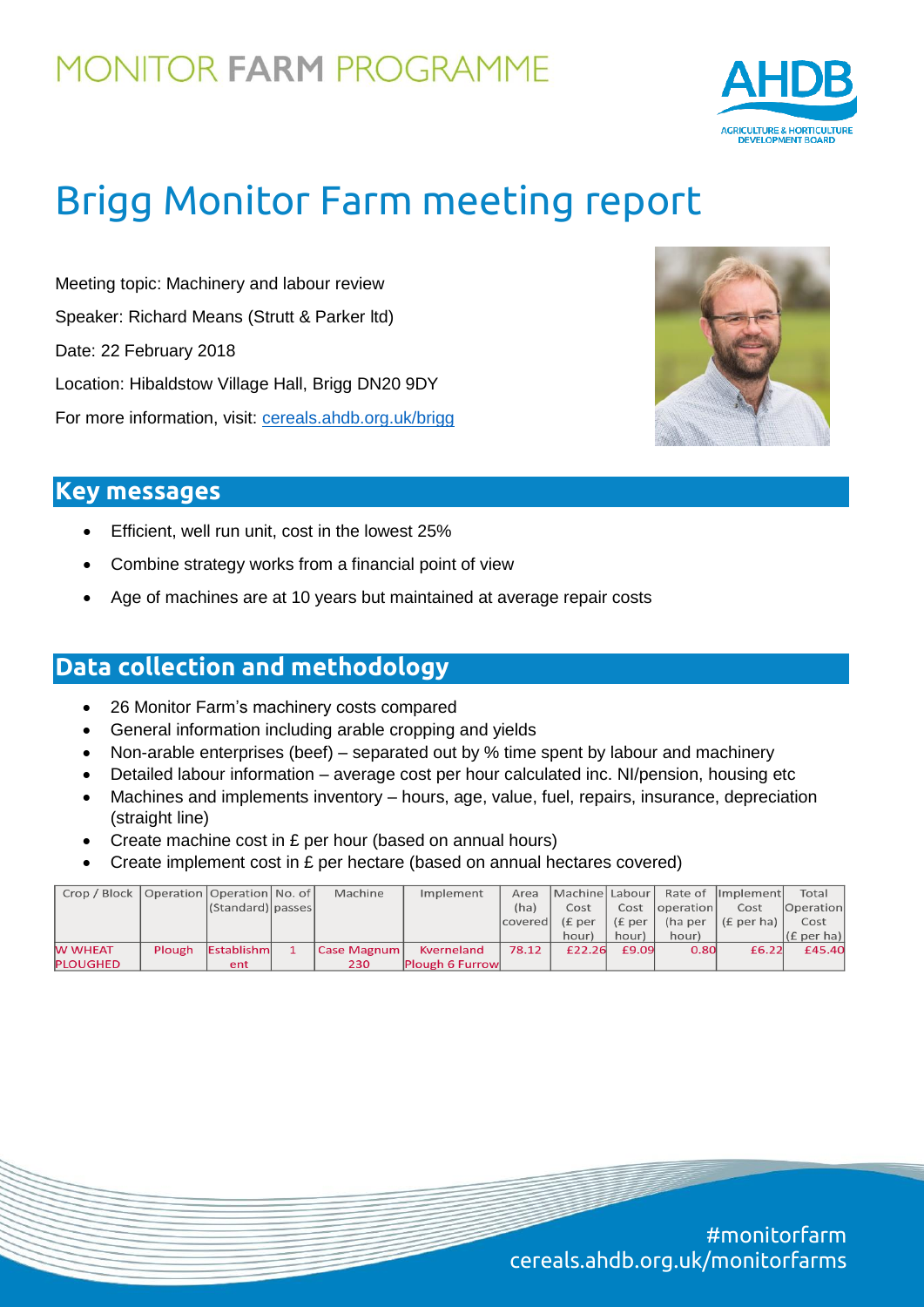## **MONITOR FARM PROGRAMME**



## **Costs found at Brigg**

350.0

| Operation                 | Machine                      | Implement                              | Brigg<br>Cost<br>£/ha | Monitor<br>Farm<br>Average<br>Cost £/ha | CAAV <sup>8</sup><br>Cost<br>£/ha | <b>NAAC<sup>9</sup></b><br>Charge<br>£/ha |
|---------------------------|------------------------------|----------------------------------------|-----------------------|-----------------------------------------|-----------------------------------|-------------------------------------------|
| Drilling                  | Case Puma 180                | Kuhn Combination 4.8m                  | 28.110                | 31.7                                    | 73.1                              | 61.8                                      |
| Ploughing                 | Case Magnum 230              | KV 6 Furrow Plough                     | 45.4                  | 57.2                                    | 62.7                              | 63.6                                      |
| Pressing                  | Case Max, 140/ Puma 180      | Simba Cultipress 4.6m                  | 13.3                  | 19.8                                    | 27.1                              | 35.8                                      |
| Cultivating               | Case Magnum 230              | Vaderstad TopDown 3m                   | 25.1                  | 29.5                                    | 41.5                              | 65.5                                      |
| Subsoiling                | Case Mag. 230/ Puma 180      | 3 Leg Subsoiler 2.8m                   | 42.9                  | 41.2                                    | 49.5                              | 59.3                                      |
| Rolling                   | Case Maxxum 140              | Edlington Rolls 7m                     | 6.1                   | 9.1                                     | 14.8                              | 19.8                                      |
| Spraying                  | Househam 3000 S/P 24m        |                                        | 4.9                   | 6.1                                     | 7.4                               | 11.9                                      |
| Fertilising (solid)       | Case Maxxum 140              | Kuhn MDS 24m                           | 1.911                 | 4.5                                     | 8.6                               | 12.4                                      |
| Combining                 | NH CX860 7.3m                | (+/-) Pea header                       | 41.0                  | 66.3                                    | 79.4                              | 86.5                                      |
| Carting grain to<br>store | Case Maxxum 140/ Puma<br>180 | 16T Stewart + 14T<br>Stewart + 12T A&H | 26.3                  | 31.2                                    | 23.6                              | 33.612                                    |
|                           |                              |                                        |                       |                                         |                                   |                                           |





**The Combine harvester came under particular focus;** 

o New Holland CX860, conventional 6 walker with Rotary Separator and 330hp. Yearly hire cost £16,000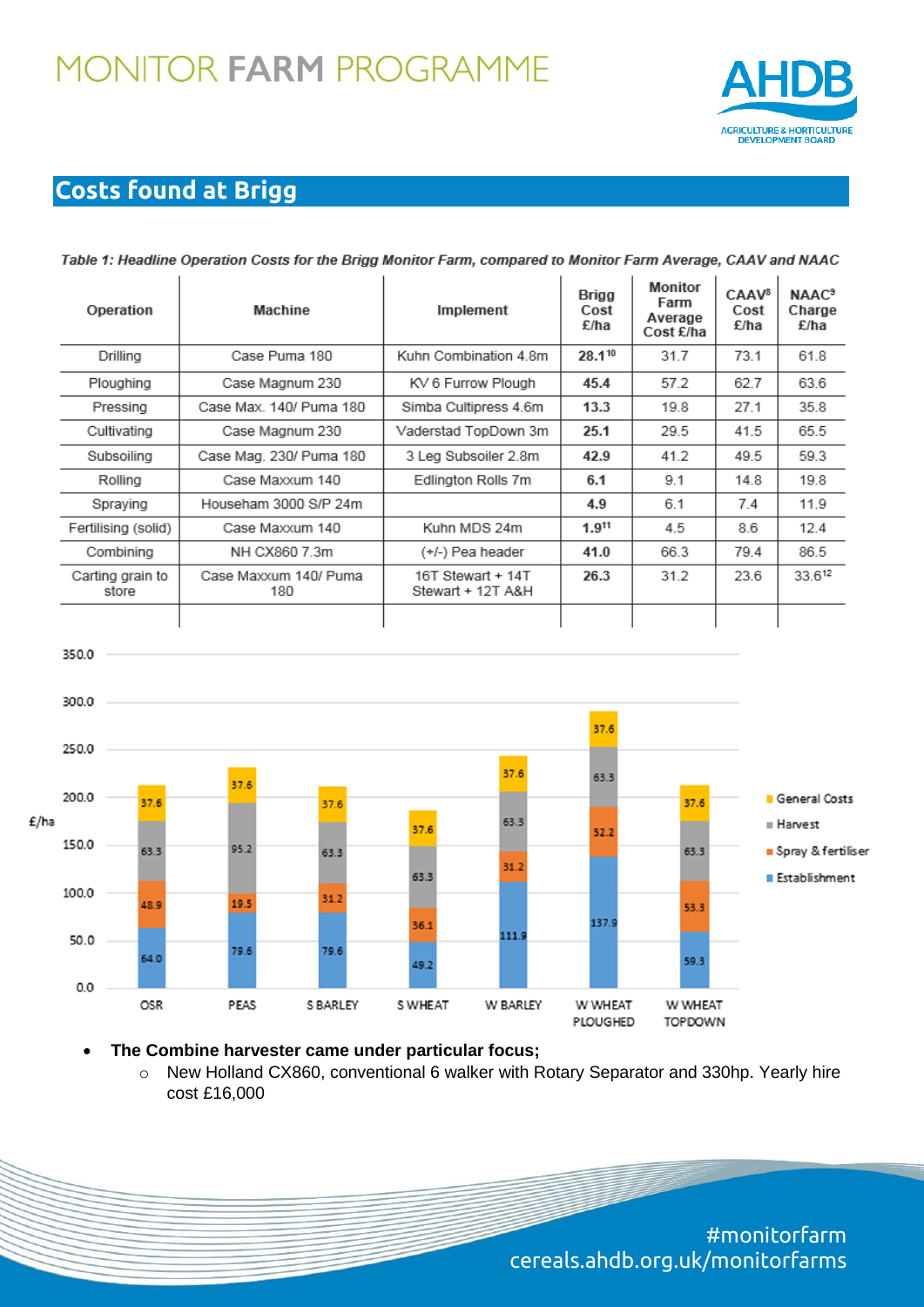

- $\circ$  Hire means fuel, oil, driver and accidental damage are paid by the farm. Service and maintenance costs are included in the £16,000 annual rental cost
- o This equates to some of the most cost effective harvesting across the Monitor Farm network

| Hire charge | Av. work rate | Cylinder hours | Fuel        | All up cost per |  |
|-------------|---------------|----------------|-------------|-----------------|--|
|             | (ha/hr)       |                | consumption | hectare         |  |
| £16,000     | 3.05 ha/hr    | 187            | 36 lt/hr    | £41             |  |

### **Observations and recommendations**

- A well run arable unit with labour and machinery costs below the Monitor Farm benchmark average. The farm achieves good yields with operational costs in the lowest 25% for wheat, OSR, winter barley and spring barley
- The combining cost per hectare is in the lowest 25% of the group average, in part due to the relatively large area cut for the size of the combine and partly due to the contract hire deal removing any repair cost
- The average age of machines is relatively high at 10 years, which results in low annual depreciation costs on a straight line basis. This has been achieved with repair costs still in line with the group average (18%). This creates a low cost per hour for the machines which follows through to low operation costs
- The employment of an apprentice to assist the Manager complements the business well and lowers the employment cost. The farm could consider a structured bonus scheme for the staff whereby farm yields, machine maintenance and timeliness of drilling/cultivations are incentivised
- A new JD7310 has been purchased to replace the Magnum 230 after the 2017 harvest, which will increase the operation costs. This can be mitigated by maintaining regular servicing and keeping the machine for more seasons than the 8 years the Magnum was kept for, hence reducing the
- annual flat line depreciation cost
- Establishment of wheat by plough more than doubles the establishment cost and uses three times the fuel. Ploughing should therefore be used sparingly to reset the blackgrass seed bank every 4-5 years or to allow weathering for a spring crop seedbed
- Due to the soil type, implements are currently kept for 20+ years, with relatively low repair costs. Consideration could be given to a lower disturbance drill at the next replacement which will both reduce fuel usage and chit of blackgrass at the time of drilling

### **Find out more – Links to AHDB information sheets or research**

[AHDB Cereals & Oilseeds machinery](https://cereals.ahdb.org.uk/tools/machinery-cost-calculator.aspx) cost calculator

[Webinar: Machinery for farming or farming for machinery?](https://cereals.ahdb.org.uk/press/2017/october/20/webinar-machinery-for-farming-or-farming-for-machinery.aspx)

[Don't buy new kit until you know the costs](https://cereals.ahdb.org.uk/press/2017/december/21/don’t-buy-new-kit-until-you-know-the-costs.aspx)